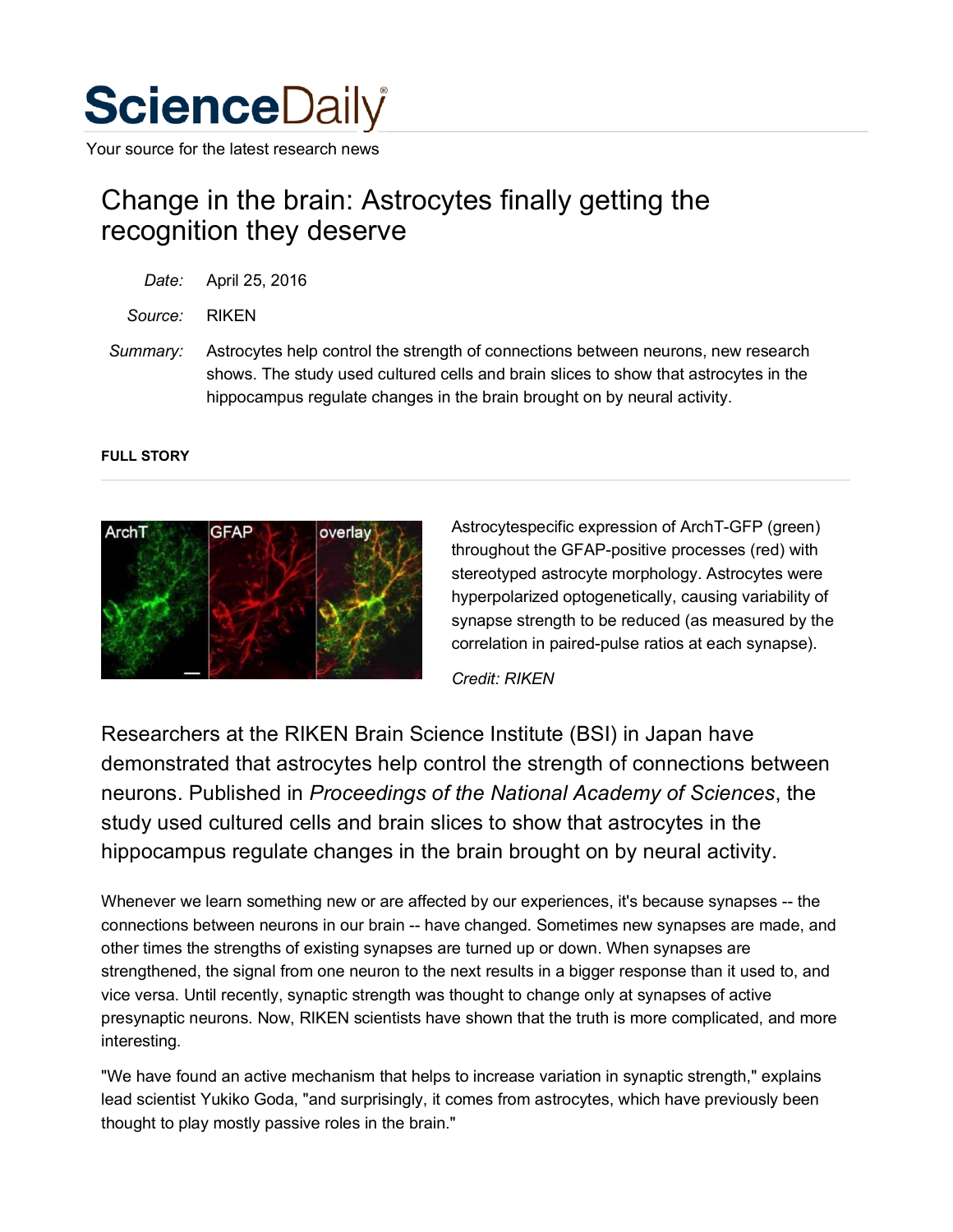Astrocytes are a type of non-neural glial cell in the brain, often described as support cells for neurons. While recent studies have shown that they might have some global effects on neuronal transmission, Goda's study shows that they can have very local effects at the individual synapse level.

To examine the effects of astrocyte activity on synaptic strength, the team first set up a culture of hippocampal neurons and astrocytes. Then they found two neurons that each connected to a third target neuron at a separate synapse -- but were not connected with each other -- and examined the strengths of the two synapses under different conditions.

Expected changes in synaptic strength were found at a synapse when the presynaptic neuron connected to it was stimulated with electrical pulses. At the same time, they found that this was often accompanied by changes at the other, non-stimulated, synapse.

Testing showed that the changes at these "heterosynapses" were not related to the postsynaptic neuron, but were blocked by an NMDA receptor antagonist. Further testing showed that blocking astrocyte activity also prevented changes at the heterosynapses.

But what happens when neurons are not being experimentally stimulated?

In this case, they found that blocking astrocyte NMDA receptors by any of several methods caused synaptic strengths of converging inputs on a given neuron to become more equal, whether in culture or in intact hippocampal slices. As Goda explains, "we found that astrocyte activity helps maintain normal variation of synaptic strengths, even when strong, plasticity inducing stimulation is absent."

Understanding how astrocytes regulate synaptic strength, as well as the importance of this type of plasticity is not merely academically important.

"As synaptic dysfunction is thought to trigger or exacerbate many neurological diseases, a deeper understanding of how synaptic communication is regulated will aid in discovering disease mechanisms and developing treatments. Our work shows that astrocytes could be a potential target of novel therapeutics."

"Our next goal," continues Goda, "is to determine the precise signaling mechanism by which astrocytes target presynapses, and whether communication between astrocytes is also involved in controlling synapse variability."

## **Story Source:**

The above post is reprinted from materials provided by **RIKEN**. *Note: Materials may be edited for content and length.*

## **Journal Reference**:

1. Letellier M, Park YK, Chater TE, Chipman PH, Gautam SG, Oshima-Takago T, Goda Y. **Astrocytes regulate heterogeneity of presynaptic strengths in hippocampal networks**. *PNAS*, April 2016 DOI: 10.1073/pnas.1523717113